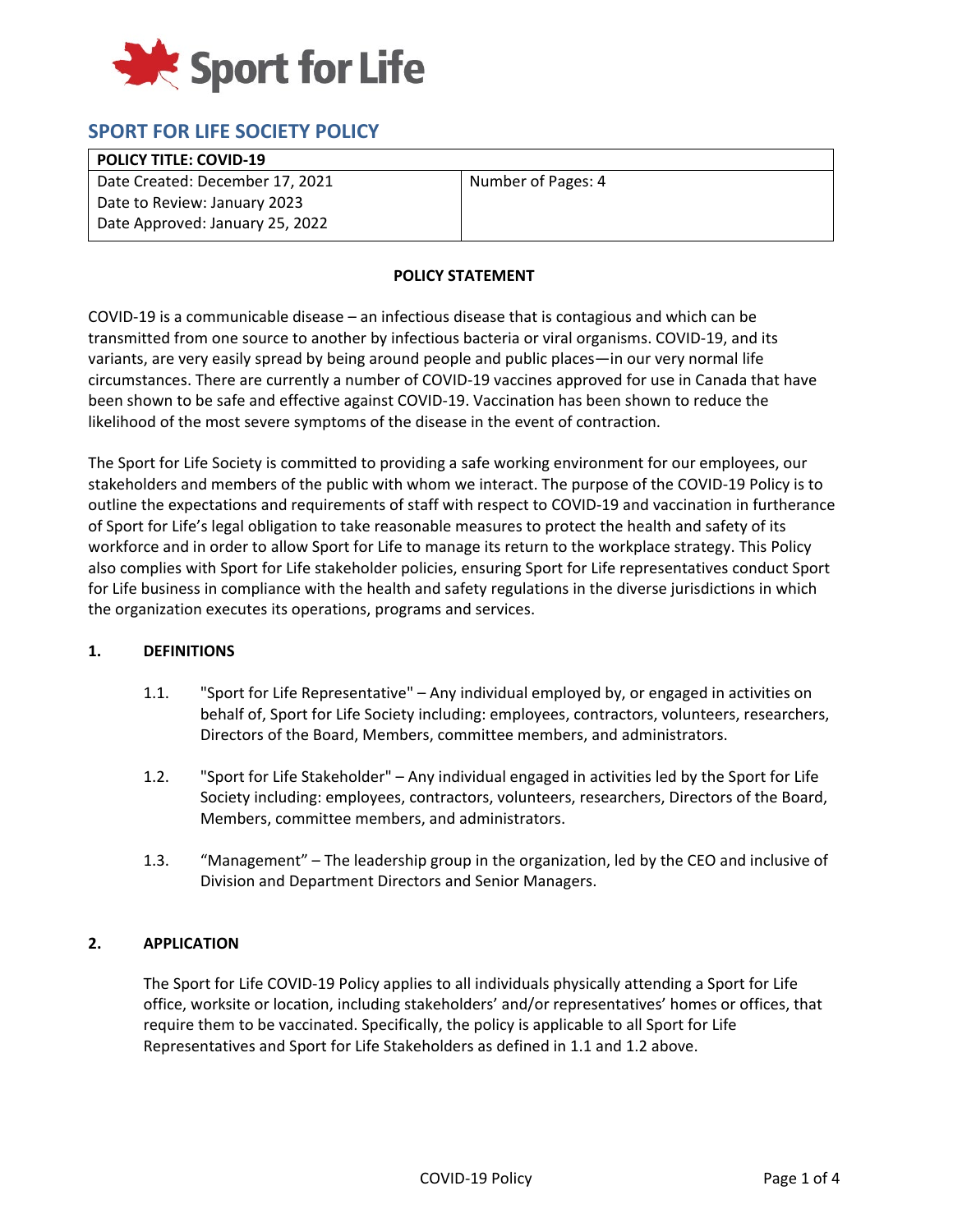

## **3. PROCEDURE**

## 3.1. MANDATORY VACCINATION

All Sport for Life Representatives and Sport for Life Stakeholders will be required to be fully vaccinated against COVID-19 to physically attend a Sport for Life office, worksite or location, including stakeholders' and/or representatives' homes or offices, that requires them to be vaccinated. This includes Sport for Life's principal headquarters in Victoria, B.C. at the Saanich Commonwealth Place (100-4636 Elk Lake Drive, Victoria, B.C., V8Z 5M1). This also applies to any location requiring proof of full vaccination at which Sport for Life hosts any of its major events, and in-person workshops or presentations.

In the event that the applicable governments or public health authorities recommend or require booster shots, Sport for Life will also require that Representatives and Stakeholders obtain booster shots from time to time and provide proof of having done so when attending a Sport for Life office, worksite or location, including stakeholders' and/or representatives' homes or offices, that requires them to be vaccinated.

Representatives and Stakeholders are considered "fully vaccinated" two weeks after completing a vaccine series approved by Health Canada (i.e. two weeks after receiving the second dose of a two-dose COVID-19 vaccine series (Pfizer, Moderna, AstraZeneca/COVISHIELD) or two weeks after receiving a single dose of a one-dose vaccine series (Johnson & Johnson/Janssen)). In the event that applicable health authorities subsequently recommend or require COVID-19 booster shots, employees will be considered "fully vaccinated" two weeks (or such other timeframe as recommended or required by public health authorities) after receipt of the booster shot.

All Sport for Life Employees will be required to disclose their vaccination status and details to Management by providing proof of vaccination by February 28, 2022. All new Employees being hired into a role that requires physical attendance at a Sport for Life office or work location, including stakeholders' and/or representatives' homes or offices, are required to be vaccinated and submit proof of vaccination as a condition of their offer of employment, subject to any valid human rights accommodations.

All Sport for Life Representatives are required to disclose their vaccination status and details to Management by providing proof of vaccination (if not already on file with Management) at least one week prior to physically attending a Sport for Life office, worksite or location, including stakeholders' and/or representatives' homes or offices, that requires them to be vaccinated. Employees who choose not to share their vaccination status will be treated, for the purposes of this Policy, as not being fully vaccinated.

Acceptable Proof of Vaccination includes COVID-19 Vaccine Dose Administration Receipts (if applicable), or such other receipts or confirmation which is implemented by the applicable level of government or public health authority.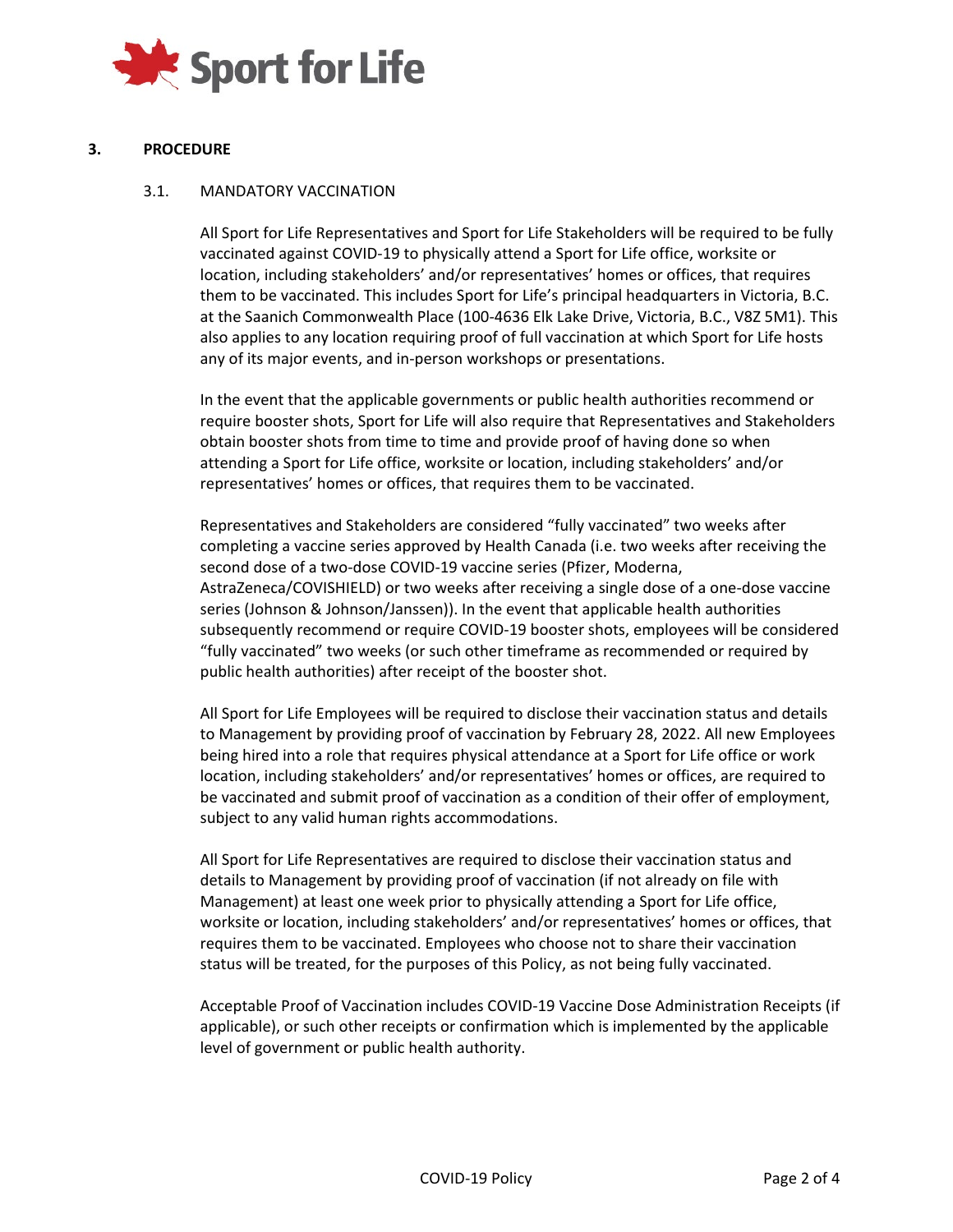

In the case of a Sport for Life Representative who is eligible for vaccination and who has chosen not to be vaccinated for reasons unrelated to a protected human rights ground, or who has refused to disclose whether they are vaccinated or not, Sport for Life will review the situation and may implement alternative measures which may include any one or a combination of the following:

- restricting access to the workplace, including Sport for Life physical offices or work locations, and homes and workplaces of Sport for Life Representatives and Sport for Like Stakeholders;
- determining if the Representative's role is conducive to remote work on a temporary basis, and in appropriate circumstances subject always to the needs of the business;
- modifying the terms of the contract of employment or the master service agreement (for example, determining if Sport for Life has another role the Representative may perform that does not require physical attendance);
- being placed on unpaid leave; or
- terminating the contract of employment.

The list of measures above is not exhaustive. Sport for Life may consider other alternatives in each individual circumstance.

All Sport for Life Representatives must continue to comply with Sport for Life's and its Stakeholders' policies, procedures and protocols with respect to physical distancing, masking, screening, personal protective equipment (PPE) and any other measures intended to reduce the risk of transmission of COVID-19. Note that these measures are subject to change.

## 3.2. ACCOMMODATIONS

Where an individual has declined a vaccination and provides a valid human rights-related reason for having not received a COVID-19 vaccination, Sport for Life Management will determine and work with the individual to implement an appropriate accommodation without imposing an undue hardship on Sport for Life or creating a potential or actual risk to the health or safety of the Representative or others in the workplace.

Sport for Life reserves the right to require further information in order to substantiate the stated grounds for vaccination refusal. All accommodations will be assessed on a case-bycase basis.

## 3.3. NON-COMPLIANCE

Employees failing to follow this Policy may be subject to disciplinary action up to and including termination of employment.